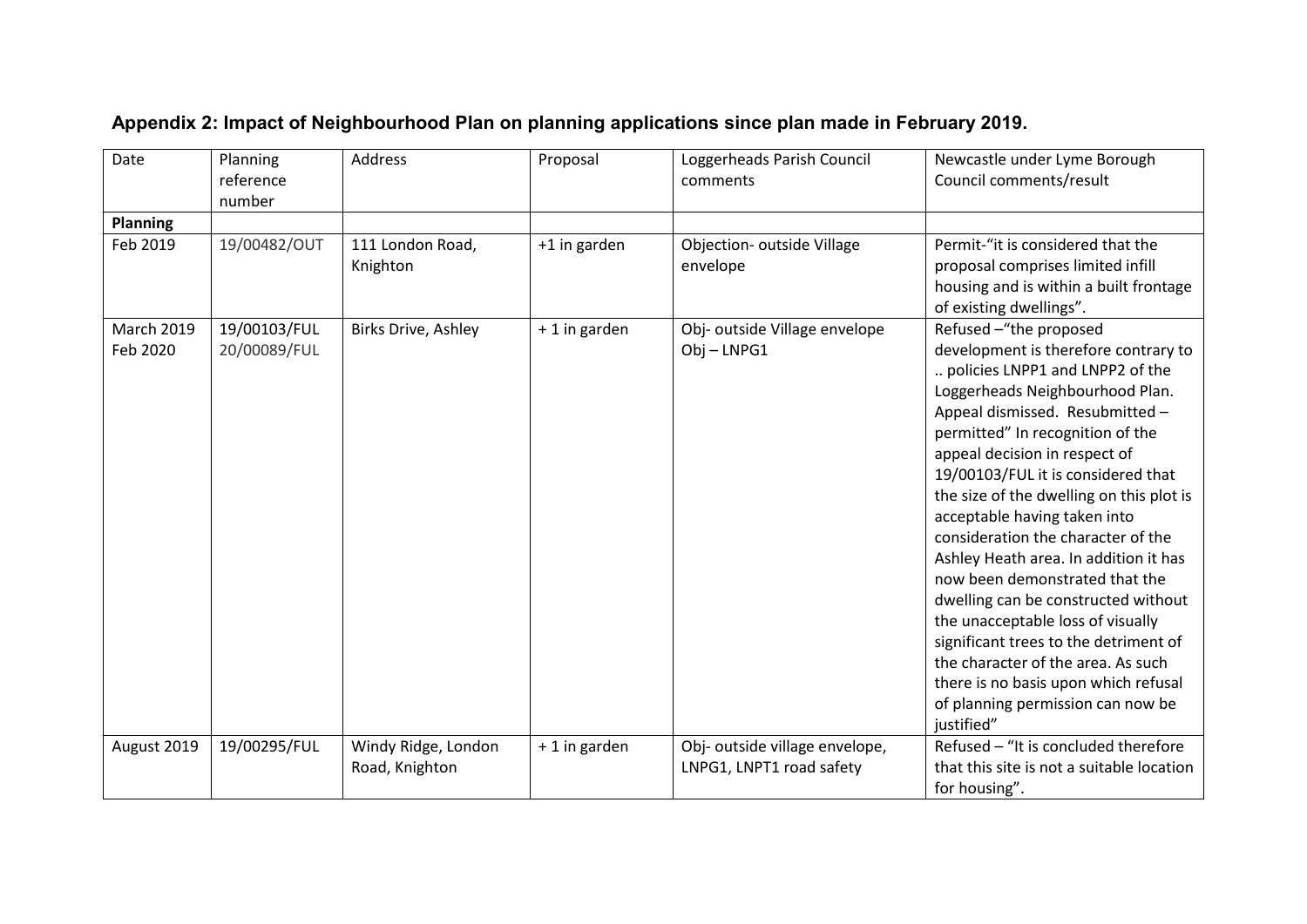|          |              |                                         |                |                             | Appeal dismissed "I consider that the<br>critical part of this test is that the<br>Neighbourhood Plan achieves and<br>secures appropriate provision for<br>meeting its identified<br>housing<br>This<br>is<br>clearly<br>requirement.<br>demonstrated in Section 6.1.2 of the<br>Neighbourhood Plan through extant<br>planning permissions meeting nearly<br>20 years of need and secured by<br>Policy LNPG1. I therefore conclude<br>that criterion b) is also met. 17. I<br>have identified conflict with the<br>Neighbourhood Plan through policy<br>LNPT1 relating to the provision of<br>different modes of transport,<br>including safe access for walking and<br>cycling. LNP Policy LNPG1 supports<br>housing development outside of the<br>village boundary where it is limited<br>infill or within a built frontage of<br>existing dwellings. The Council has<br>indicated that it considers that the<br>site comprises limited infill within a<br>built frontage of existing dwellings,<br>but I do not agree. " |
|----------|--------------|-----------------------------------------|----------------|-----------------------------|-----------------------------------------------------------------------------------------------------------------------------------------------------------------------------------------------------------------------------------------------------------------------------------------------------------------------------------------------------------------------------------------------------------------------------------------------------------------------------------------------------------------------------------------------------------------------------------------------------------------------------------------------------------------------------------------------------------------------------------------------------------------------------------------------------------------------------------------------------------------------------------------------------------------------------------------------------------------------------------------------------------------------------|
| Dec 2019 | 19/00907/OUT | The Rowans, Rowan<br>Lane, Ashley Heath | + 1 in garden  | Obj - not comply with LNPG1 | Permit "it is considered that the<br>proposal comprises limited infill<br>housing and that given the size of the<br>existing plot, the development would<br>not lead to significant loss of garden<br>space"                                                                                                                                                                                                                                                                                                                                                                                                                                                                                                                                                                                                                                                                                                                                                                                                                |
| Feb 2020 | 20/00048/FUL | The Crescent, Pinewood                  | Annex building | Obj - not comply with LNPG1 | Permit - "application for ancillary                                                                                                                                                                                                                                                                                                                                                                                                                                                                                                                                                                                                                                                                                                                                                                                                                                                                                                                                                                                         |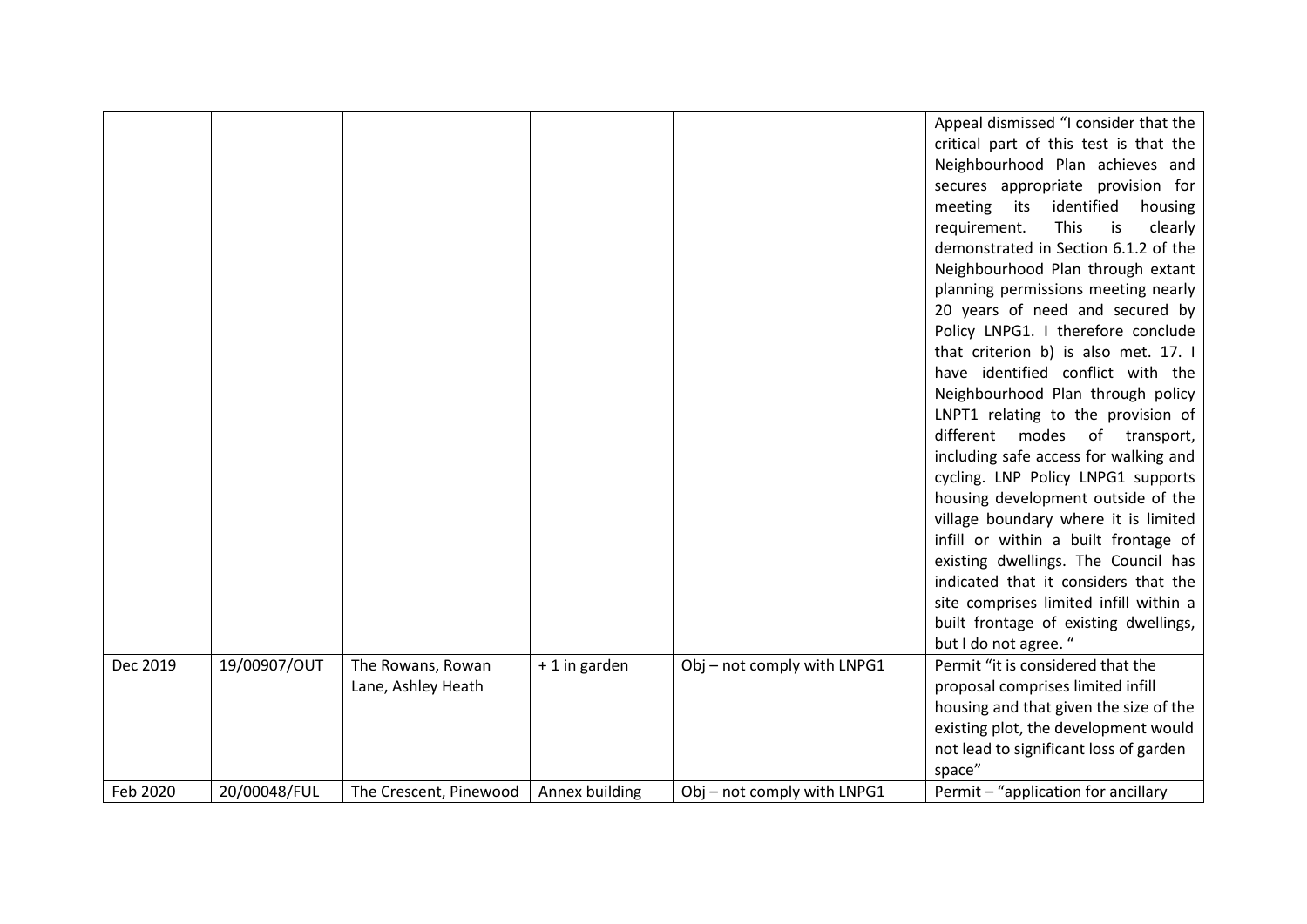|                   |              | Drive, Ashley Heath     |                    |                                   | accommodation for the existing             |
|-------------------|--------------|-------------------------|--------------------|-----------------------------------|--------------------------------------------|
|                   |              |                         |                    |                                   | dwelling and is not an application for     |
|                   |              |                         |                    |                                   | a new dwelling"                            |
| <b>March 2020</b> | 20/00083/FUL | Acorn Bungalow,         | +3 houses          | Obj loss of amenity               | Permit - within village envelope,          |
|                   |              | Newcastle Road,         |                    |                                   | condition to prevent overlooking of        |
|                   |              | Loggerheads             |                    |                                   | adjacent properties.                       |
| April 2020        | 20/00201/REM | <b>Tadgedale Quarry</b> | +128 dwellings     | Obj-LNPG2 housing mix-not         | Permitted if include 3 bed bungalows       |
|                   |              |                         |                    | enough 1 & 2 beds                 | in calculation it is 30.5%                 |
| May 2020          | 20/00287/OUT | Jug Bank, Ashley        | + 1 in garden      | Obj-LNPG1 & LNPP1                 | Refused - "The site does not meet any      |
|                   |              |                         |                    |                                   | of the criteria of Policy LNPG1. It is     |
|                   |              |                         |                    |                                   | not within a village envelope, nor         |
|                   |              |                         |                    |                                   | would the proposed dwelling serve          |
|                   |              |                         |                    |                                   | an identified local need as defined in     |
|                   |              |                         |                    |                                   | the CSS."                                  |
| <b>July 2020</b>  | 20/00520/FUL | Meynell Arms car park,  | +2 cottages        | No objection - infill on car park | Permitted                                  |
|                   |              | Ashley                  |                    |                                   |                                            |
| August 2020       | 20/00545/COU | Forge Farm, Norton in   | + 3 Change of use  | Obj LNPG1 & LNPP2                 | Permitted - not a planning                 |
|                   |              | Hales                   | agricultural       |                                   | application per se, a change of use so     |
|                   |              |                         | buildings to small |                                   | different criteria which it met.           |
|                   |              |                         | houses             |                                   |                                            |
| Jan 2021          | 20/01110/FUL | Forge Farm, Norton in   | Replace 3 derelict | Obj LNPP2                         | Permitted - "However, prior                |
|                   |              | Hales                   | barns with 1       |                                   | approval has previously been granted       |
|                   |              |                         | house              |                                   | under the provisions of Schedule 2,        |
|                   |              |                         |                    |                                   | Part 3, Class Q of the Town and            |
|                   |              |                         |                    |                                   | <b>Country Planning (General Permitted</b> |
|                   |              |                         |                    |                                   | Development) (England) Order 2015          |
|                   |              |                         |                    |                                   | to change the use of agricultural          |
|                   |              |                         |                    |                                   | buildings at the site to provide 3         |
|                   |              |                         |                    |                                   | dwellings (Ref. 20/00545/COUNOT).          |
|                   |              |                         |                    |                                   | This provides a genuine fall-back          |
|                   |              |                         |                    |                                   | position that the applicant could          |
|                   |              |                         |                    |                                   | implement should this application be       |
|                   |              |                         |                    |                                   | refused. This is a valid material          |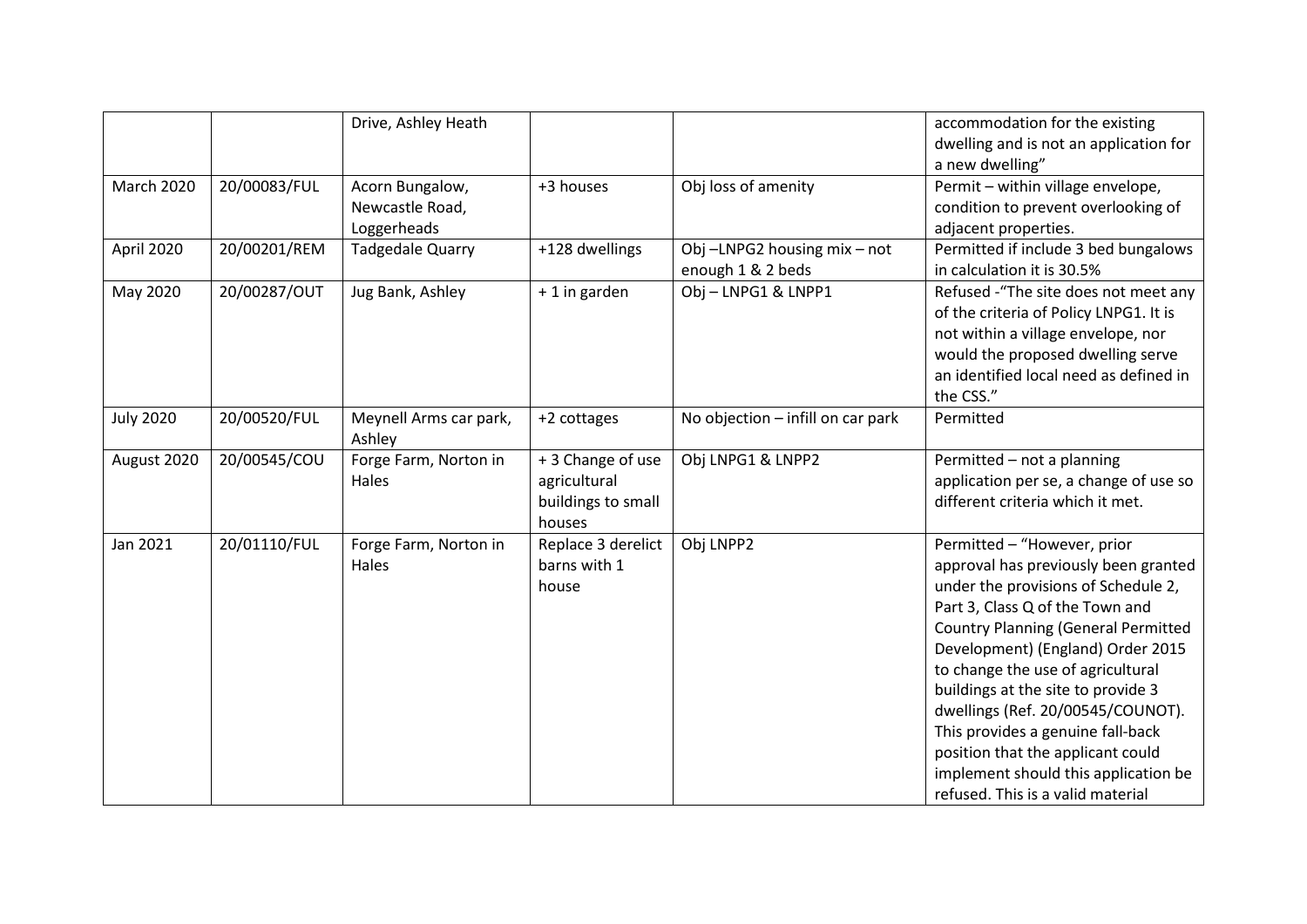|                  |              |                                     |                  |                                                     | consideration that carries substantial<br>weight in favour of granting planning |
|------------------|--------------|-------------------------------------|------------------|-----------------------------------------------------|---------------------------------------------------------------------------------|
|                  |              |                                     |                  |                                                     | permission. Therefore,                                                          |
|                  |              |                                     |                  |                                                     | notwithstanding the unsustainable                                               |
|                  |              |                                     |                  |                                                     | location of the site in terms of its                                            |
|                  |              |                                     |                  |                                                     | accessibility, given the genuine fall-                                          |
|                  |              |                                     |                  |                                                     | back position that exists, no                                                   |
|                  |              |                                     |                  |                                                     | objection is raised to the principle of                                         |
|                  |              |                                     |                  |                                                     | one dwelling at the site.                                                       |
| Feb 2021         | 21/00095/OUT | Birks Drive, The Villa,             | +1 in garden     | Obj LNPG1                                           | Refused "this site is not within a                                              |
|                  |              | Ashley heath                        |                  |                                                     | village envelope. The site does not                                             |
|                  |              |                                     |                  |                                                     | comprise limited infill housing and                                             |
|                  |              |                                     |                  |                                                     | it is not considered that the                                                   |
|                  |              |                                     |                  |                                                     | proposed development would reflect                                              |
|                  |              |                                     |                  |                                                     | character<br>of<br>surrounding<br>the                                           |
|                  |              |                                     |                  |                                                     | dwellings.                                                                      |
| April 2021       | 21/00278/FUL | Top rock Road, Ashley               | +1 in garden     | No obj - infill in large space, no                  | Permitted                                                                       |
|                  |              |                                     |                  | impact on neighbours                                |                                                                                 |
| August 2021      | 21/00738/FUL | Romany, Rowan Lane,<br>Ashley heath | +3 in garden     | Obj - LNPG1 - not infill                            | Pending                                                                         |
| August 2021      | 21/00677/FUL | Car wash, Loggerheads               | +15 apartments   | Obj - LNPP1 - 1,2,3,6 & 13                          | Pending                                                                         |
| <b>Listed</b>    |              |                                     |                  |                                                     |                                                                                 |
| <b>Buildings</b> |              |                                     |                  |                                                     |                                                                                 |
| Dec 2019         | 19/00896/LBC | Park Lane, Ashley                   | Conversion of    | No obj -complies with LNPP2                         | Permitted                                                                       |
|                  |              |                                     | barn to 3        | improvement to site                                 |                                                                                 |
|                  |              |                                     | dwellings        |                                                     |                                                                                 |
| Feb 2021         | 21/00056/LBC | Oakley hall, Oakley                 | Work to Hall     | No obj - complies with LNPP1<br>improvement to hall | Permitted                                                                       |
| <b>Design</b>    |              |                                     |                  |                                                     |                                                                                 |
| Jan 2020         | 20/00010/FUL | White Lion public house             | Refurbishment to | No obj - improvement to façade                      | Permitted                                                                       |
|                  |              |                                     | exterior         |                                                     |                                                                                 |
| April 2020       | 20/00266/FUL | Shelmore House, Ashley              | Construction of  | Obj-LNPP1-1,2,3 & 14 & LNPP2                        | Permitted -"Given the various                                                   |
|                  |              | Heath                               | garage           |                                                     | unique designs and layouts of                                                   |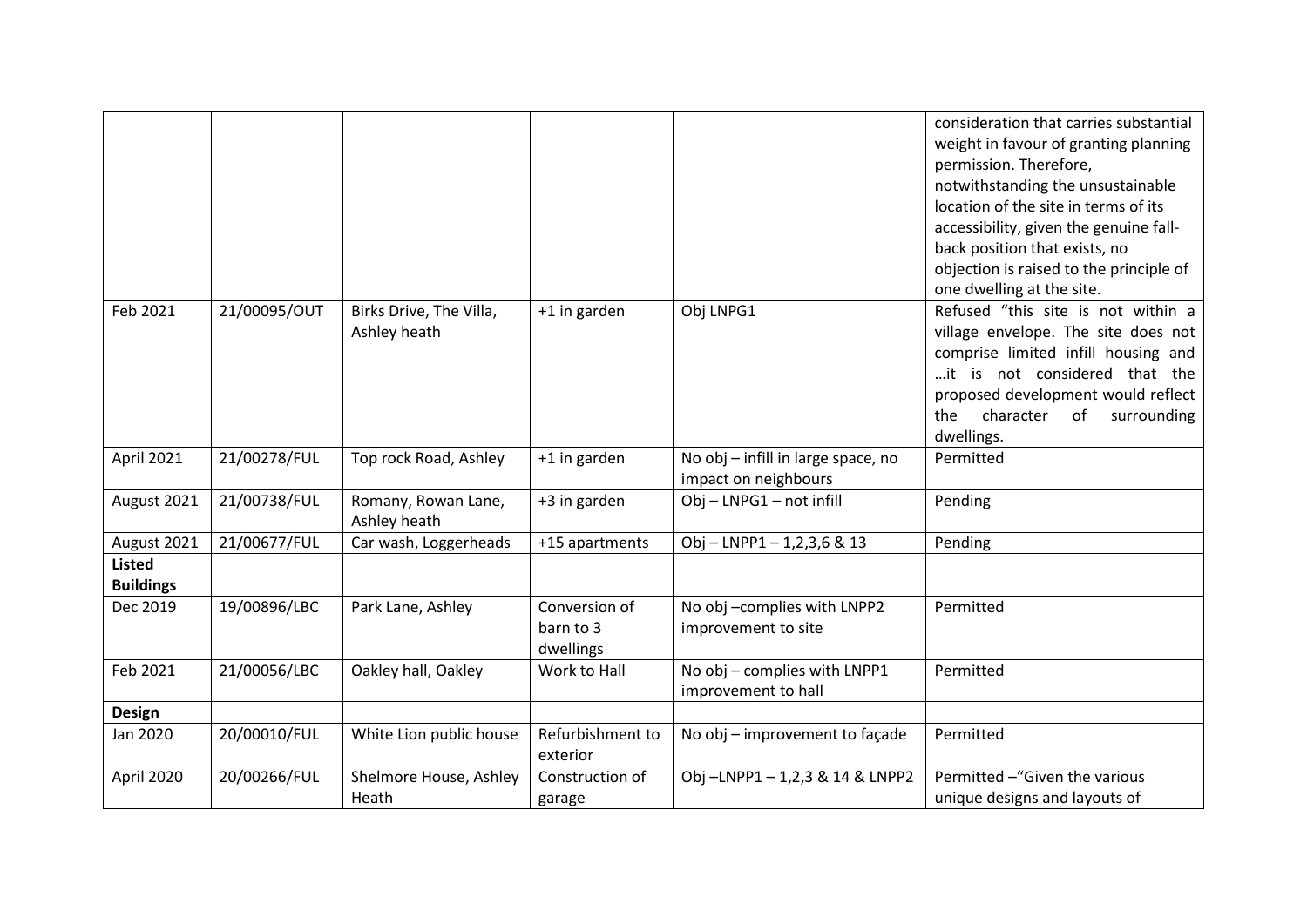|                  |              |                                   |                                                 |                                                        | surrounding properties, the lack of a<br>clear building line, and the fact that a<br>precedent for garages to the front of<br>properties has already been set by<br>the neighbouring property and other<br>nearby dwellings, it is considered<br>that the proposal would complement<br>and reinforce the established<br>character of the area as required by<br>Policy LNPP1 and LNPP2"                                                |
|------------------|--------------|-----------------------------------|-------------------------------------------------|--------------------------------------------------------|----------------------------------------------------------------------------------------------------------------------------------------------------------------------------------------------------------------------------------------------------------------------------------------------------------------------------------------------------------------------------------------------------------------------------------------|
| May 2020         | 20/00158/REM | Eccleshall Road - 44<br>bungalows | <b>Buffer against</b><br><b>Burntwood trees</b> | Obj - LNPP1 buffer not wide<br>enough to protect trees | Permitted - developers proposal<br>accepted by Borough as suitable for<br>site.                                                                                                                                                                                                                                                                                                                                                        |
| <b>June 2021</b> | 21/00504/FUL | Castle Hill, Winnington           | Horse walker                                    | Obj - LNPP1 -2,3 & 6                                   | Permitted "Overall whilst it is<br>acknowledged that the proposed<br>development would be visible from<br>certain vantage points, it is not<br>considered that the proposal would<br>have a harmful impact on the<br>character and appearance of the<br>area and would not erode the<br>character or harm the quality of the<br>landscape. As such the proposals is<br>considered to comply with the<br>general aims of Policy LNPP1". |
| <b>June 2021</b> | 21/00515/FUL | Park Hill Cottage, Hales          | 3 bay garage                                    | $Obj - LNPP1 - 3 & 6$                                  | Permitted "It is recognised that the<br>proposed outbuilding is large and<br>that it would be clearly visible when<br>viewed from Park Lane to the south<br>west, however given the isolated<br>nature of the application site it is<br>considered that the visual impact of<br>the proposal on the immediate                                                                                                                          |